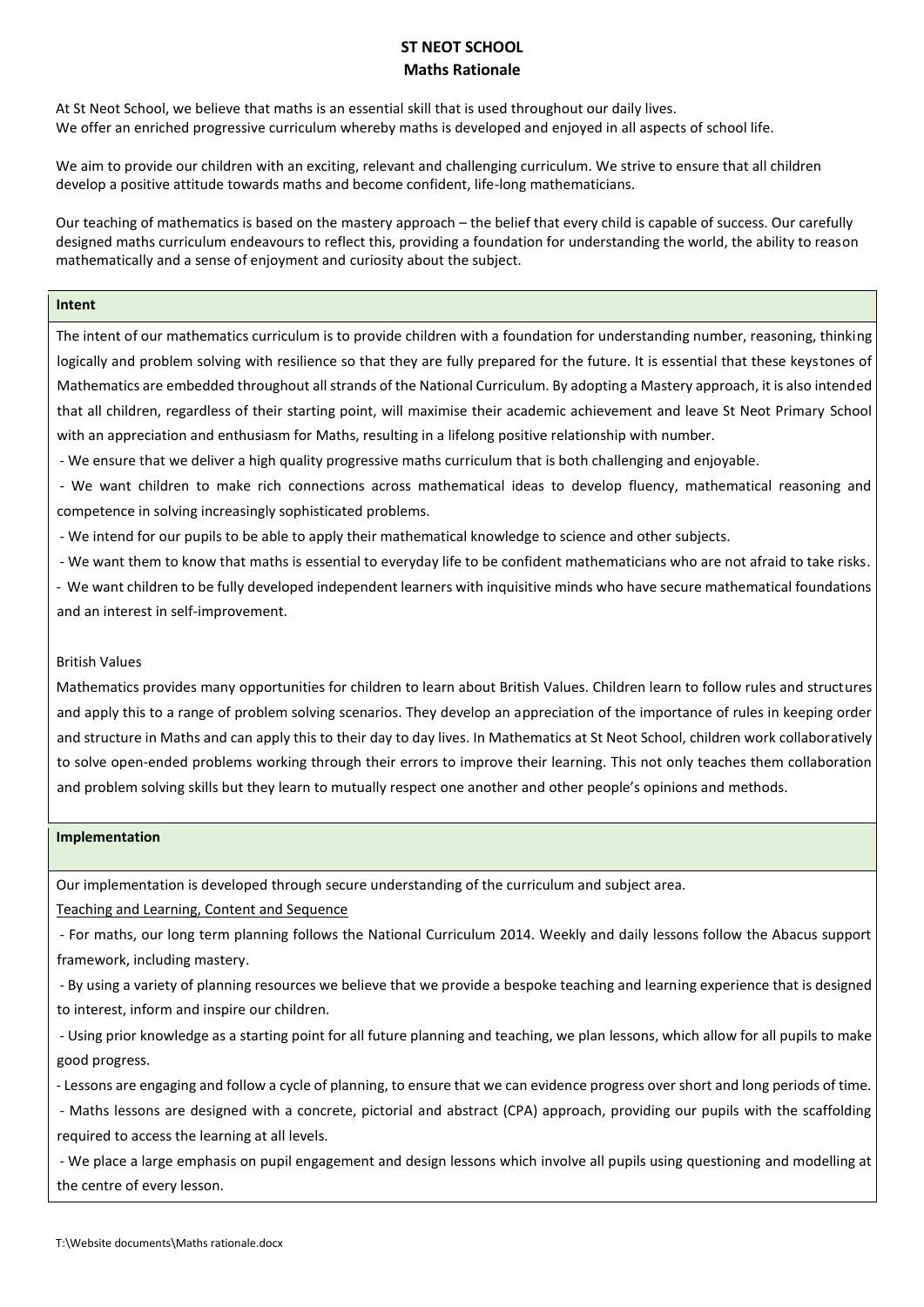- To implement our intent, we ensure that our children are invested in their learning and are making a positive contribution to their lessons.

- Assessment informs the teaching and learning sequence, and children work on the objectives they are assessed as being at.

- Children who are not making the required progress are given extra support through booster sessions and support in class in order to meet our intent of developing pupils academically.

- Feedback is given on children's learning as part of pupil conferencing. Formative assessment within every lesson helps teachers to identify the children who need more support to achieve the intended outcome and who are ready for greater stretch and challenge through planned questioning or additional activities.

- In order to support teacher judgments, children are assessed using current and reliable tests in line with the national curriculum for maths.

- Analysis of any tests that the children complete is undertaken and fed into future planning.

- Summative assessments are completed at the end of the academic year and help influence the overall judgement reported to parents in the end of year report.

- The maths leader has a clear role and overall responsibility for the progress of all children in maths throughout school. Working with SLT, key data is analysed and regular feedback is provided and discussed at pupil progress meetings to inform on progress and future actions.

**Impact:** to be reviewed at the end of each year

A mathematical concept or skill has been mastered when a child can show it in multiple ways, using the mathematical language to explain their ideas, and can independently apply the concept to new problems in unfamiliar situations.

- Children demonstrate quick recall of facts and procedures. This includes the recollection of the times tables.

- The flexibility and fluidity to move between different contexts and representations of mathematics.

- The ability to recognise relationships and make connections in mathematics.

- Children show confidence in believing that they will achieve.

- Children show a high level of pride in the presentation and understanding of the work.

| <b>Expected Standards</b> | Key Stage 1 Maths |        |     |     |
|---------------------------|-------------------|--------|-----|-----|
| Year                      | Pupils            | School | LΑ  | Nat |
| 2017                      | 10                | 90.0%  | 65% | 68% |
| 2018                      | 12                | 91.7%  | 66% | 70% |
| 2019                      | 14                | 78.6%  | 65% | 69% |

| Greater Depth | Key Stage 1 Maths |         |     |            |
|---------------|-------------------|---------|-----|------------|
| Year          | Pupils            | School  | LA  | <b>Nat</b> |
| 2017          | 10                | $0.0\%$ | 16% | 16%        |
| 2018          | 12                | 16.7%   | 14% | 16%        |
| 2019          | 14                | 7.1%    | 13% | 15%        |

| <b>Expected Standards</b> | Key Stage 2 Maths |        |     |     |
|---------------------------|-------------------|--------|-----|-----|
| Year                      | Pupils            | School | LΑ  | Nat |
| 2017                      | q                 | 100%   | 72% | 75% |
| 2018                      | 11                | 90.9%  | 72% | 76% |
| 2019                      | 12                | 91.7%  | 76% | 79% |

| Greater Depth | Key Stage 2 Maths |        |     |     |
|---------------|-------------------|--------|-----|-----|
| Year          | Pupils            | School | LA  | Nat |
| 2017          |                   | 33.3%  | 17% | 23% |
| 2018          | 11                | 36.4%  | 19% | 24% |
| 2019          | 12                | 33.3%  | 21% | 27% |